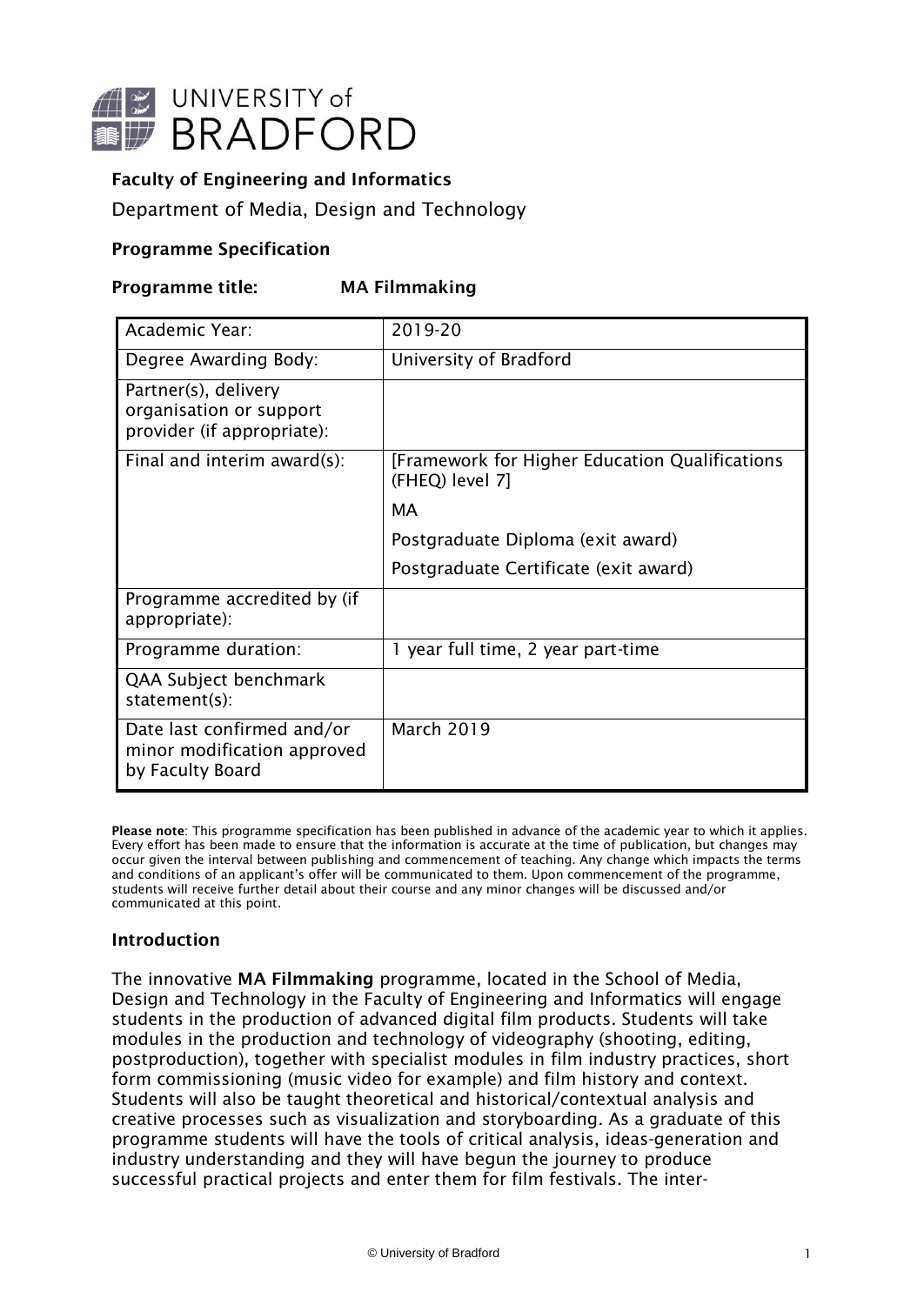relationship between theory, creativity and practice is increasingly valued by employers, and this programme builds on a strong School tradition of integrating theory and practice. This programme will enable students to produce cinematic projects that will be technically effective whilst being strong on content.

Throughout the programme, students will produce films of varying length in a diverse range of media to be exhibited in an equally broad range of settings. Available facilities range from low-budget formats to digital broadcast standard formats such as high definition (HD) and the latest industry editing software (Avid and Final Cut Pro). The School's Creative Media Services provide excellent new facilities for production within the School.

Developments in digital film/videography technologies—films on the internet, films in club spaces, new film clubs and films on telecommunications networks—have expanded the possibilities for the distribution and exhibition of cinematic material. The programme will offer students the opportunity to engage with these types of cultural activities in a positive and creative way. The School is well placed to deliver this programme, having a long tradition and evident track record in producing graduates in film and video production. Our graduates have gone on to set up their own film companies, had their work screened at major film festivals (e.g. Cannes), and won awards for their short films. The strong and long-lasting links with the National Media Museum and UNESCO City of Film (now based on campus) offers students of this programme added-value in high quality research, conferences, screenings and exhibitions.

The MA Filmmaking programme is not a 'conventional' film programme and is not about training for narrow specialist skills nor the production of 35mm feature films. Rather, it will fully prepare students as an independent creative individual for the 'brave new world' of film and video production in the digital age.

"It isn't the studios who will discover how the new medium is going to work. It is the independents—the indie film-makers, and artists, and games designers—who will create and discover it".

—Alex Cox (filmmaker)

The School of Media, Design and Technology has strong links with the BBC and Creative Skillset through which students will get regular opportunities to work on "live briefs" and win BBC placements. Students may also have opportunities to gain paid work experience through our Digital Working Academy and enjoy the benefits that come with Bradford being UNESCO's first City of Film.

The programme has been designed with the University's Curriculum Framework to be a stimulating and creative experience. This creative, open, collaborative and professional course is enhanced by the industry links it offers students.

The University of Bradford values "creativity and innovation" and has at the heart of its strategy the use technology for the advancement of society. This programme will help develop the filmmakers of the future, who help shape our understanding of the world around us, with this vision in mind.

### **Programme Aims**

The programme is intended to:

 Enable students to develop a deep understanding of the development and current status of the film industries and institutions, the products they make, and their audiences.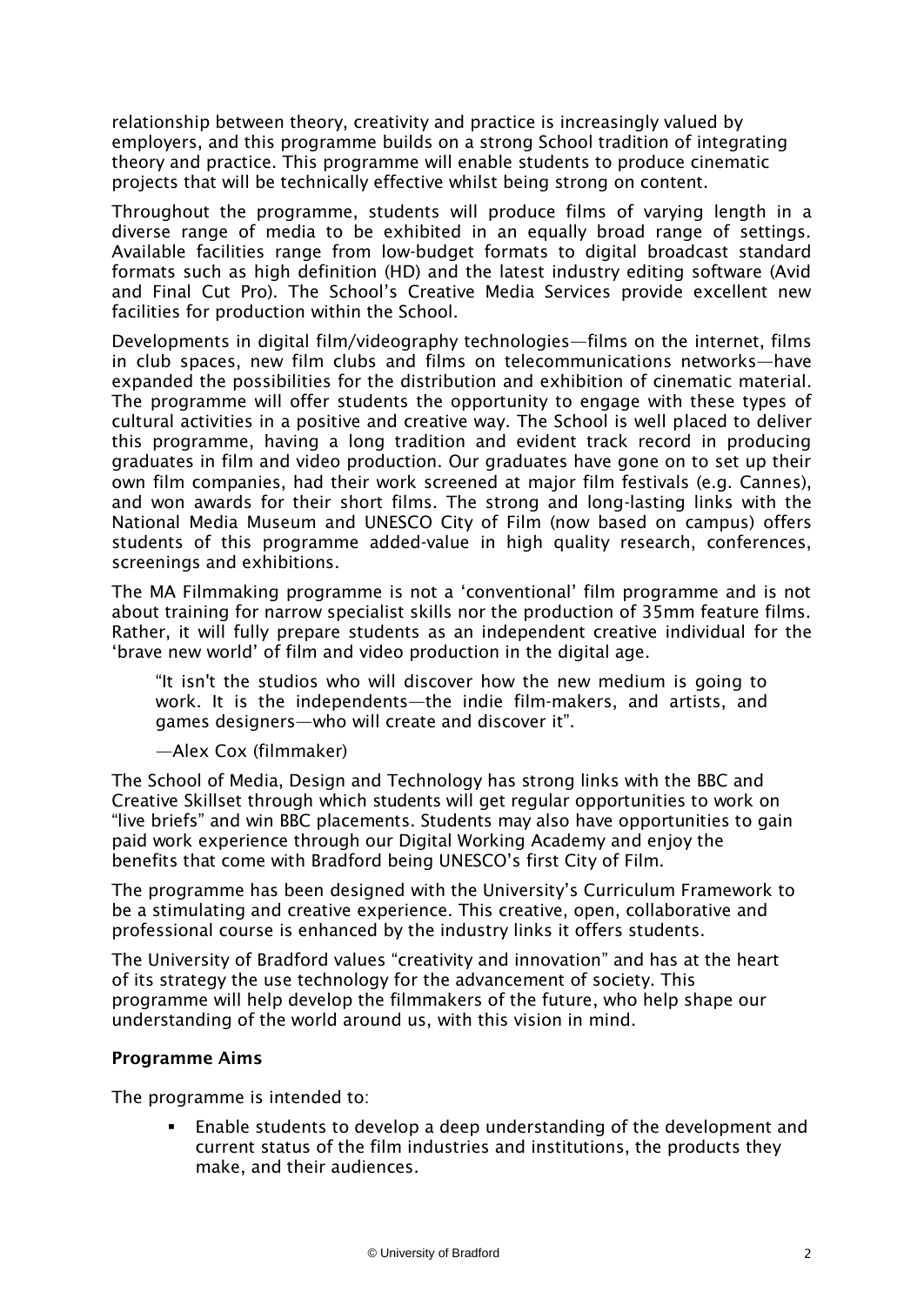- Enable students to develop an advanced range of knowledge, understanding and skills in the field of film production through practice and critical engagement with film industries.
- Enable students to develop an original portfolio of appropriate transferable skills and attributes.
- Enable students to develop lifelong independent learning skills.

### **Programme Learning Outcomes**

To be eligible for the award of Postgraduate Certificate at FHEQ level 7, students will be able to:

- LO1 Show a systematic and an in-depth knowledge of what is required in the production and delivery of digital film output.
- LO2 Use complex theoretical tools and critical analytical skills in the interpretation of film texts.
- LO3 Utilise professional skills in the production of content for the contemporary film market and an advanced understanding of the cinema industries including distribution and exhibition of film products
- LO4 Explain the wide range of attributes required to be an independent film practitioner

Additionally, to be eligible for the award of Postgraduate Diploma at FHEQ level 7, students will be able to:

- LO5 Produce project work to high technical and aesthetic standards
- LO6 Make informed judgements in the context of rapidly developing and converging film industries.
- LO7 Research and present information; interpret and transform information; solve problems creatively and systematically; and learn effectively as part of a team and through feedback from peers
- LO8 Demonstrate effective skills in teamwork, project management and personal management in the development of a strong film project.

Additionally, to be eligible for the award of Degree of Master at FHEQ level 7, students will be able to:

- LO9 Show Leadership in teamwork, project management and personal management with regards to the creation of a short film project as the culmination of the programme.
- LO10 Conceive, design, plan and produce a piece of digital filmmaking to a standard that is capable of entering for a UK film festival.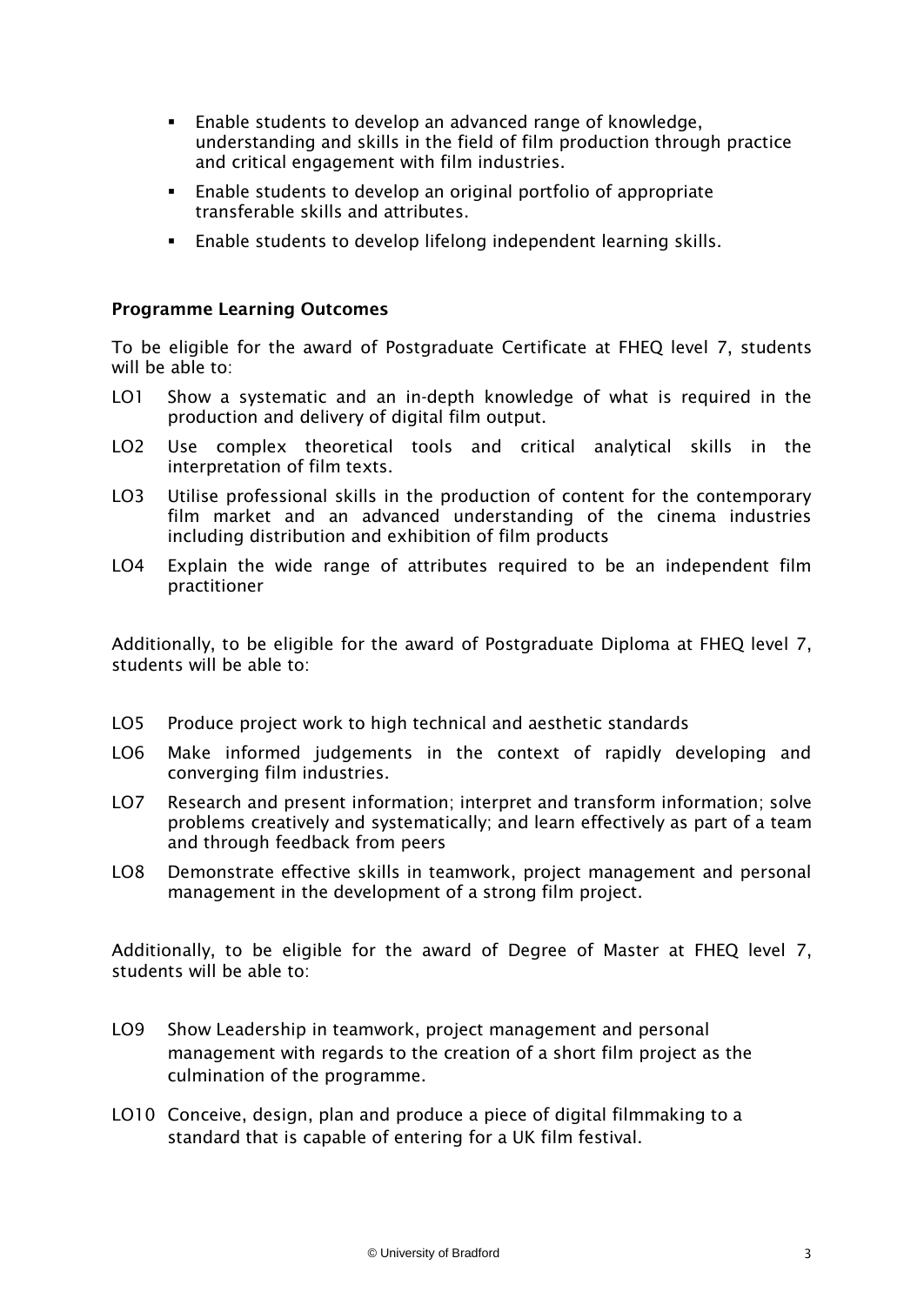LO11 Articulate the specific aims of their final project in the context of contemporary UK short form film.

# **Curriculum**

Postgraduate Certificate

| <b>FHEQ</b><br>Level | <b>Module Title</b>            | Core/<br>Option/<br><b>Elective</b> | <b>Credits</b> | Study<br><b>Period</b> | <b>Module</b><br>Code |
|----------------------|--------------------------------|-------------------------------------|----------------|------------------------|-----------------------|
|                      | Cinematic Language             | Core                                | 20             | Sem 1                  | <b>FAM7002-B</b>      |
|                      | Independent Filmmaking         | Core                                | 20             | Sem 1                  | <b>FAM7029-B</b>      |
|                      | <b>Film Industry Practices</b> | Core                                | 20             | Sem                    | <b>FAM7027-B</b>      |

Students will be eligible to exit with the award of Postgraduate Certificate if they have successfully completed 60 credits and achieved the award learning outcomes.

Postgraduate Diploma

| <b>FHEQ</b><br>Level | <b>Module Title</b>             | Core/<br>Option/<br><b>Elective</b> | <b>Credits</b> | Study<br><b>Period</b> | <b>Module</b><br>Code |
|----------------------|---------------------------------|-------------------------------------|----------------|------------------------|-----------------------|
|                      | <b>Post Production</b>          | Core                                | 20             | Sem 2                  | FAM7010-B             |
|                      | Screen Realism                  | Core                                | 20             | Sem 2                  | <b>FAM7008-B</b>      |
|                      | <b>Short Form Commissioning</b> | Core                                | 20             | Sem 2                  | <b>FAM7028-B</b>      |

Students will be eligible to exit with the award of Postgraduate Diploma if they have successfully completed at least 120 credits and achieved the award learning outcomes.

### Degree of Master

| <b>FHEQ</b><br>Level | <b>Module Title</b> | Core/<br>Option/<br><b>Elective</b> | <b>Credits</b> | Study<br><b>Period</b> | Module<br>Code   |
|----------------------|---------------------|-------------------------------------|----------------|------------------------|------------------|
|                      | <b>MA Project</b>   | Core                                | 60             | Sem 3                  | <b>FAM7003-E</b> |

Students will be eligible for the award of Degree of Master if they have successfully completed at least 180 credits and achieved the award learning outcomes.

The curriculum may change, subject to the University's programme approval, monitoring and review procedures.

## **Learning and Teaching Strategy**

The MA Filmmaking programme uses a variety of learning and teaching strategies, all of which are intended to facilitate to development of independent learning. After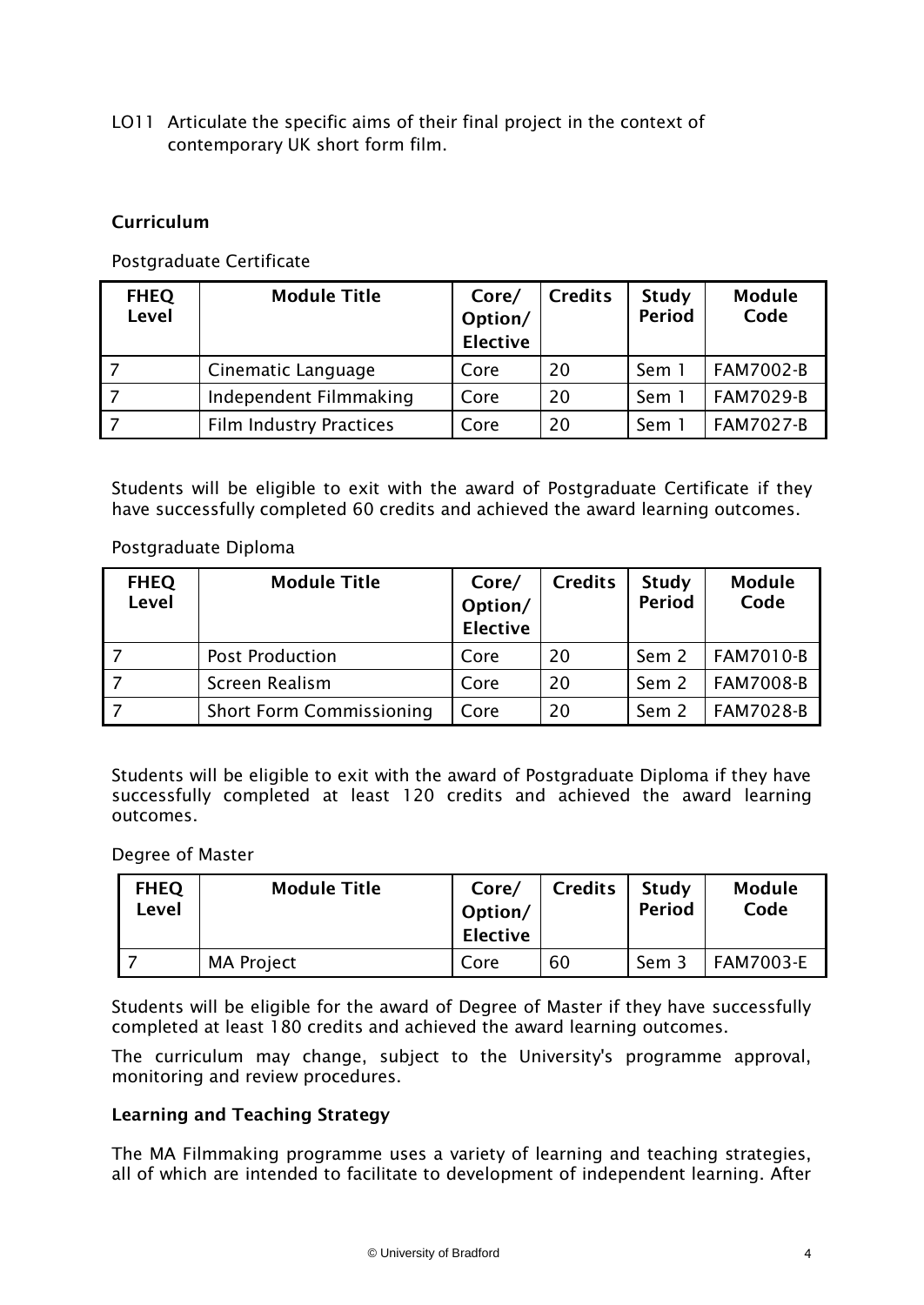some initial theoretical, research and creative modules, practice will be facilitated through a set of modules that help students to develop their own project ideas in partnership with tutors and supervisors. A great deal of autonomy is integrated into this programme whilst maintaining as much of a taught component as is necessary for theoretical and contextual studies.

Learning and teaching strategies include formal lectures, practical workshops, seminar and tutorial work. The types of assessment that these strategies involve (discursive essays, oral presentations, assessment of practical video graphic and photographic/still image projects etc.) will allow students to effectively and independently integrate theory, creativity and practice, a key aim of the programme. As is common practice in arts and media education, and due to the creative nature and negotiated aspects of the programme, formal examinations are not used as assessments.

Our lab spaces and suites (24-hour access) offer students on the MA Filmmaking good resources for producing the highest quality creative work for both print and screen.

Members of the programme team have experience of film and video work and music production, have written and/or edited papers, book chapters and books on the history and interpretation of film, and curate film seasons and run successful film symposia for the Bradford Film Festivals. We will also have a significant number of talks given by external industry speakers relating to jobs in the film industry (continuing the School's current strong programme of external speakers.

Students are required to commit 200 hours of time for each 20-credit module. The weighting of how this time is managed varies; some modules will involve many formal contact hours (time spent with the tutor), while others will require more independent study (self-managed under the guidance of the tutor).

In addition to 120 credits of taught modules, candidates for the Masters award will be expected to complete a 60-credit project, which will be developed from the student's own interests and passions but overseen by an individual supervisor.

# **Assessment Strategy**

A variety of Assessment Practices are used throughout this programme including: film Project review, written essays, presentations, small-scale and large-scale film project work, master classes delivered by industry experts, study visits (for example to film festivals and industry events), collaborative workshops and peer feedback. Students begin the programme learning about pre-production/preparation and rapid turnaround production together with a review of the current film industry and the role of independent filmmaking in relation that industry. In the second semester students undertake post-production work (editing) while an understanding of independent practices, promotion and short form commissioning is developed. Finally, the student applies this learning into a final self-directed film project that is the culmination of the programme. Students collaborate in their learning through shared practices in production and post-production work and group 'crits'. While the focus is on independence, students learn together and are encouraged in assisting each other where relevant with project work, ideas and suggestions.

### **Assessment Regulations**

This Programme conforms to the standard University Regulations which are available at the following link: